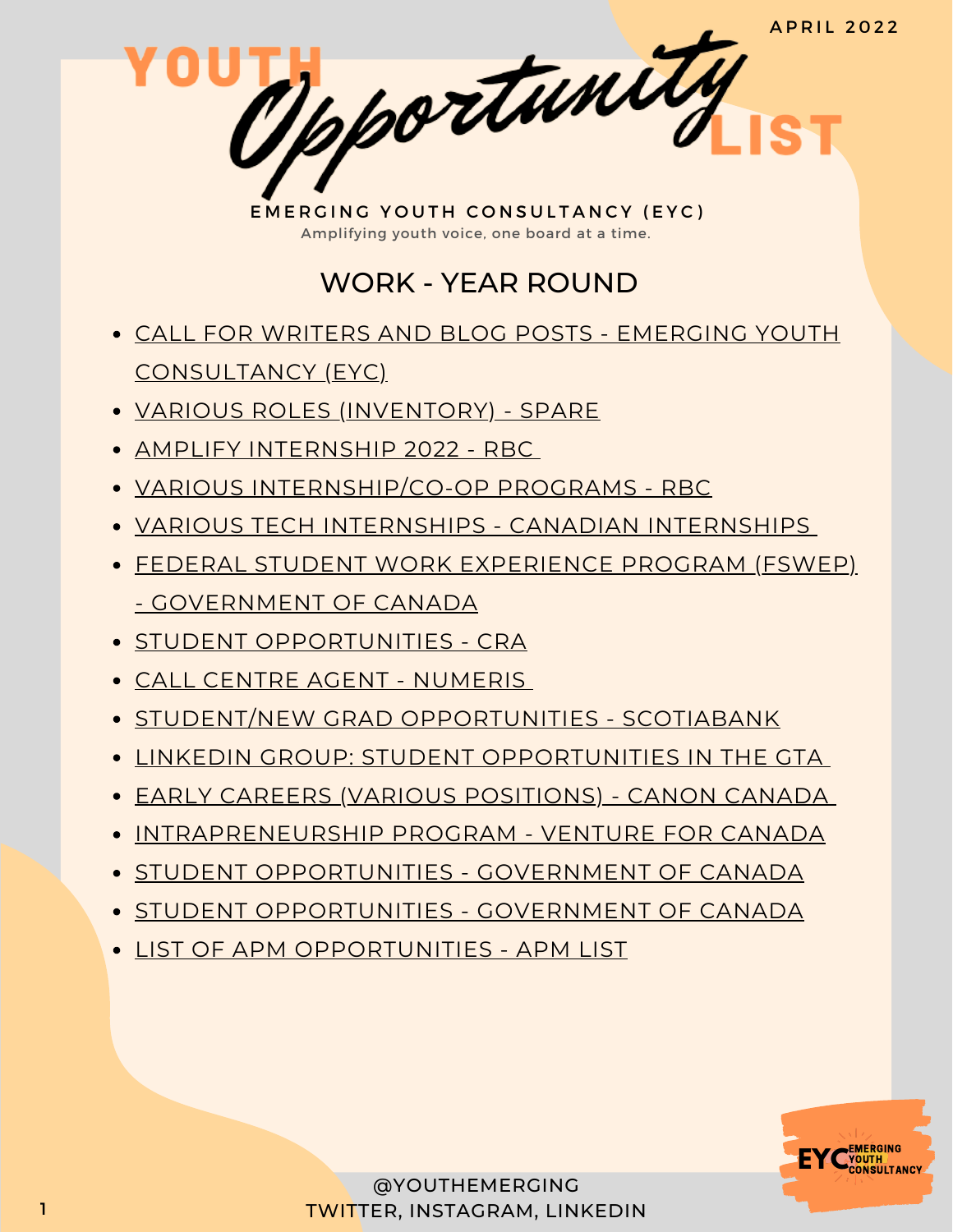**APRIL 2022** 

pportunity

# WORK - NEW THIS MONTH

- YOUTH [POSITIONS](https://www.options.bc.ca/careers-youth#adventure) OPTIONS BC [COMMUNITY](https://www.options.bc.ca/careers-youth#adventure) SEVICES
- BILINGUAL SUPPORT [SPECIALIST](https://www.linkedin.com/jobs/view/2857854242) INKBLOT THERAPY
- SISTERING INDIGENOUS AND WESTERN SCIENCE PROGRAM - [GOVERNMENT](https://www.nrcan.gc.ca/our-natural-resources/indigenous-natural-resources/sistering-indigenous-and-western-science-program/23938) OF CANADA
- SALES [OPERATIONS](https://www.linkedin.com/posts/lindapham11_xero-sales-operations-co-op-activity-6909196366808252416-LSat?utm_source=linkedin_share&utm_medium=ios_app) CO-OPS (MULTIPLE POSITIONS) XERO
- [OPERATIONS](https://www.linkedin.com/jobs/view/2996013119) ANALYST (SUMMER STUDENT) CARIBOU
- [HEALTHCARE](https://emploisfp-psjobs.cfp-psc.gc.ca/psrs-srfp/applicant/page1800?toggleLanguage=en&poster=1646902) WORKERS COVID-19 SURGE SUPPORT GC JOBS
- **STUDENT CO-OP & [PROFESSIONAL](https://www.canada.ca/en/security-intelligence-service/corporate/csis-jobs/available-jobs.html) POSITIONS CANADIAN** SECURITY INTELLIGENCE SERVICE
- SUMMER INTERN (2 POSITIONS) RBC PGA [\(PROFESSIONAL](https://www.pgaofcanada.com/job-board/rbc-pga-scramble-summer-intern-2-positions-26708) GOLFERS ASSOCIATION)
- SUMMER INTERN POSITIONS [\(MARKETING/COMMUNITY](https://pekoproduce.notion.site/Peko-Produce-Job-Board-adfa3bc6383945fd80a22667fabf801a) PARTNERSHIPS) - PEKO PRODUCE
- TALENT SYSTEMS [COORDINATOR](https://www.linkedin.com/jobs/view/3012563992) SHOPIFY
- POLICY & [PROGRAM](https://www.gojobs.gov.on.ca/Preview.aspx?Language=English&JobID=180121&utm_source=Indeed&utm_medium=organic&utm_campaign=Indeed) INTERN ONTARIO PUBLIC SERVICE
- [JACK.ORG](https://docs.google.com/forms/d/e/1FAIpQLSfaiz4jMkTHTK7xWbsJb3MX0tkvSGthNSpqBnQhbK78hVQcuA/viewform) CONTENT CREATOR HUB
- [PROCESSING](https://www.linkedin.com/jobs/view/3007728976) SUPPORT SPECIALIST FLIPP
- PROGRAM [COORDINATOR](https://charityvillage.com/jobs/program-coordinator-6-month-contract-part-time-in-mississauga-l5a-1k8-regional-municipality-of-peel-ontario-ca/) MOHAWK PARK TENNIS CLUB
- PROGRAM [ASSISTANT](https://charityvillage.com/jobs/program-assistant-in-toronto-ontario-ca-2/) PRINCE TRUST CANADA

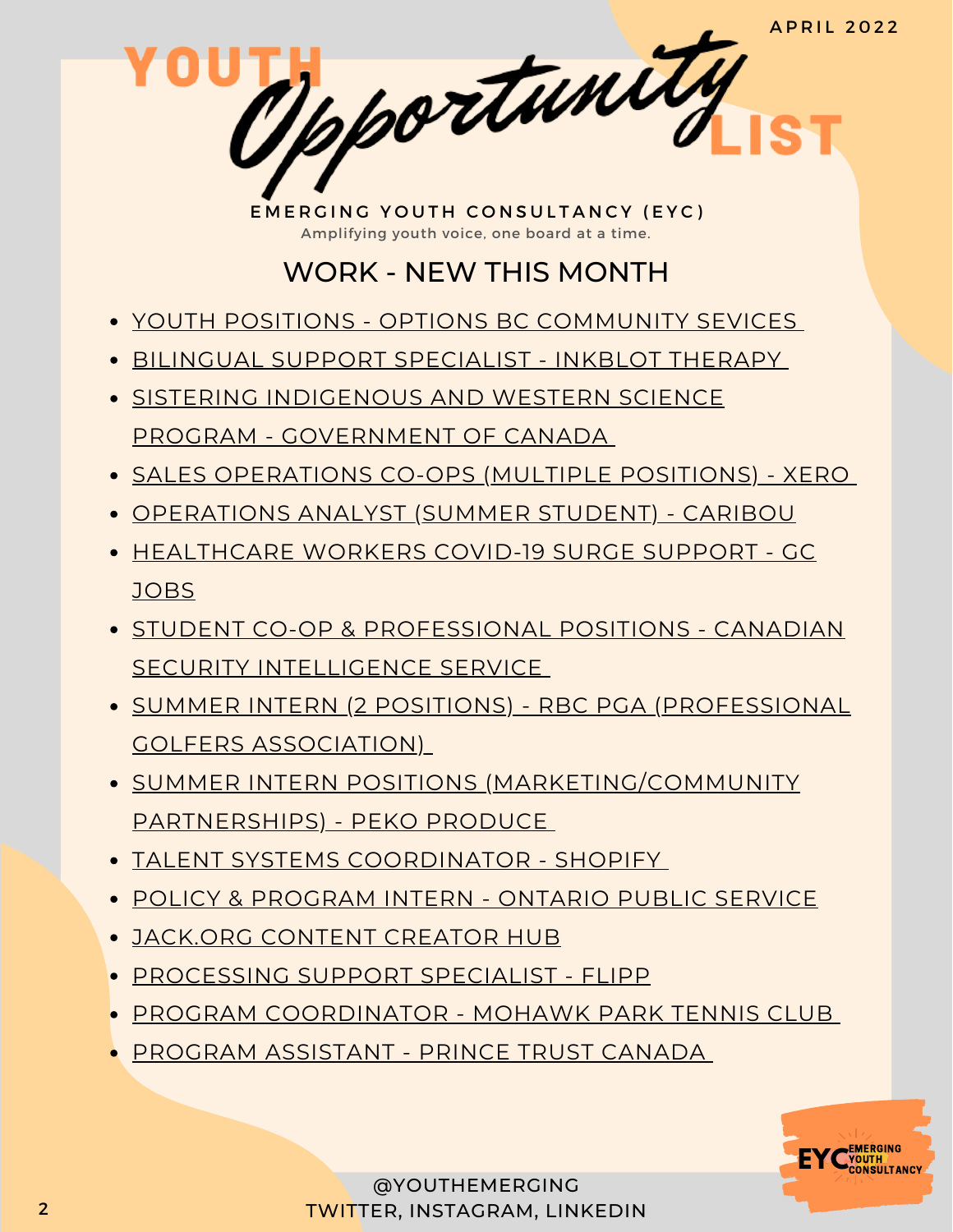**APRIL 2022** 

EMERGING YOUTH CONSULTANCY (EYC) Amplifying youth voice, one board at a time.

Mpportunity

- SOCIAL MEDIA & [COMMUNICATIONS](https://charityvillage.com/jobs/social-media-communications-coordinator-%e2%80%a2-coordination-des-m%c3%a9dias-sociaux-et-des-communications-%ef%bf%bc-in-ottawa-ontario-ca/) COORDINATOR
	- CAPITAL PRIDE
- INTERN [CAMPFIRE](https://charityvillage.com/jobs/intern-events-16-week-term-in-toronto-ontario-ca/) CIRCL[E](https://charityvillage.com/jobs/intern-events-16-week-term-in-toronto-ontario-ca/)
- RESEARCH PROJECT [COORDINATOR](https://www.linkedin.com/jobs/view/3003216874) ACTION AGAINST HUNGER

### VOLUNTEER

- NETWORK [REPRESENTATIVE](https://jackorg.bamboohr.com/jobs/view.php?id=80) 2022-23 JACK.ORG
- OPERATION CLIMATE SUMMER [INTERNSHIP](https://docs.google.com/forms/d/e/1FAIpQLSfJRJU6yinw-ekkfmw0w-Hf-0dp0TxTeNy_LcxXqYg057vxaw/viewform)
- HERSTART [E-FELLOWSHIPS](https://yci.org/herstart/e-fellowships/) YOUTH CHALLENGE INTERNATIONAL
- THE POLICY CORNER YPA [VOLUNTEERS](https://www.ypapolicycorner.org/join-us) (ASSOCIATED ROLES)
- COMMUNITY ADVISORY COUNCIL CITY SHIFT YWCA METRO [VANCOUVER](https://ywcavan.org/sites/default/files/assets/media/file/2022-03%20/City%20Shift%20Community%20Council%20Call%20for%20Applications%202022-03-24.pdf)
- MENTOR & TECHNICAL ADVISOR RECRUITMENT YOUTH CHALLENGE [INTERNATIONAL](https://www.yci.org/InnovateMYFuture/Climate-Leader-call-for-mentors/)
- [CONTENT](https://docs.google.com/forms/d/e/1FAIpQLSdrPDQyYnWAdQ9yYXP0GKw-ftm8b_vwJzkFtFke8Lme939OPA/viewform) CREATOR 16 WEEKS
- OVERNIGHT CRISIS [RESPONDER](https://kidshelpphone.ca/get-involved/participate/call-volunteers-crisis-text-line) KIDS HELP PHONE
- INDIGENOUS [ENGAGEMENT](https://kidshelpphone.ca/get-involved/first-nations-inuit-and-metis/volunteer-for-our-indigenous-engagement-program/) PROGRAM VOLUNTEER KIDS HELP PHONE
- BLACK ACHIEVERS [MENTORSHIP](https://ymcagta.org/youth-programs/Black-Achievers-Mentorship-Program) PROGRAM (MENTOR) YMCA

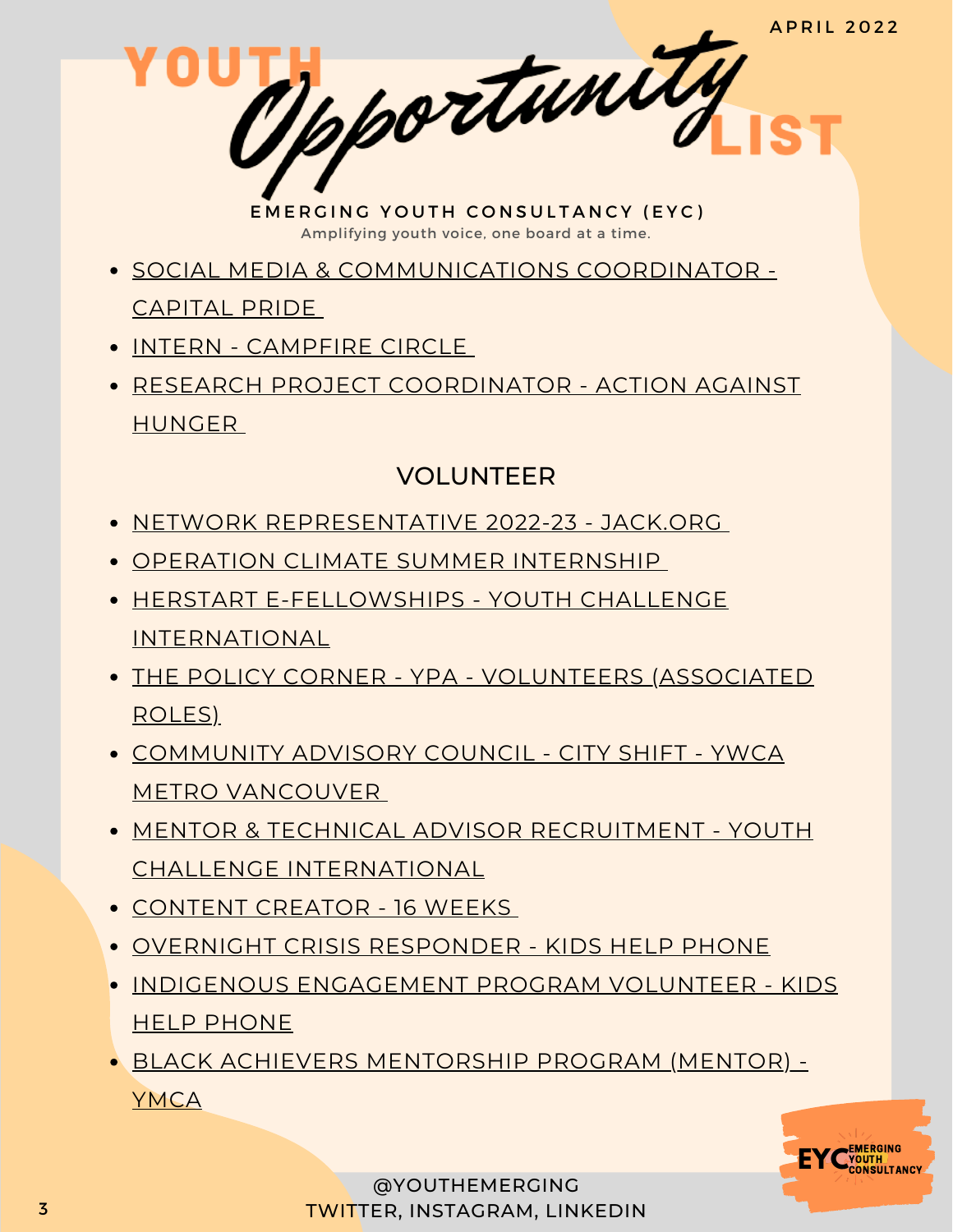**APRIL 2022** 

Mportunity

- VARIOUS [VOLUNTEER](https://oncanadaproject.ca/volunteer) ROLES THE ON CANADA PROJECT
- GENERAL VOLUNTEER [MENSTRUATION](https://docs.google.com/forms/d/e/1FAIpQLSe-ORQRxArU5ZwQWT3JfGEjRtyUwanp5p64UPHwK1nL5Pz__w/viewform) REDEFINED
- **STUDENT POLICY VOLUNTEER POLICY FORWARD** [CONSULTING](https://www.linkedin.com/posts/policy-forward-consulting-group_policyforward-policyconsultants-volunteer-activity-6848327793269387264-k9jy) GROUP
- [VOLUNTEER](https://resultscanada.ca/#sign-up/) RESULTS CANADA
- URBAN HEALTH [WORKING](https://www.linkedin.com/posts/shahithya_youth-health-advocacy-activity-6862529000045199360-NZul/) GROUP TORONTO YOUTH **CABINET**
- YOUNG CANADIAN [ROUNDTABLE](https://docs.google.com/forms/d/e/1FAIpQLSc88LBd5fPoBXv-1-EerpfIAXvfwDaHEYhsvfPGckg67xrW6g/viewform) ON HEALTH APPLICATION

### RESEARCH, COMPETITIONS, AND EVENTS

GOOGLE CODING [COMPETITIONS](https://codingcompetitions.withgoogle.com/)

## PROFESSIONAL DEVELOPMENT & SKILL BUILDING

ARE YOU A YOUTH 18-29 LOOKING FOR EMPLOYMENT? HOW DOES GETTING PAID \$150 TO LEARN RESUME + COVER LETTER WRITING, IN TERVIEW, PERSONAL BRANDING, AND LINKEDIN SKILLS SOUND?

SIGN UP FOR IDRF'S GET JOB READY PROGRA[M](https://idrf.ca/project/getjobready/) HERE

- WOMEN IN TECH LEARN CODE [\(ALBERTA/TORONTO\)](https://idrf.ca/project/women-in-tech/)
- ADAPT (ADVANCED DIGITAL AND [PROFESSIONAL](https://www.ryerson.ca/adapt/Applicants/adapt-for-newcomers/) TRAINING)
- [SALESFORCE](https://idrf.ca/project/salesforce/) TRAINING IDRF



@YOUTHEMERGING TWITTER, INSTAGRAM, LINKEDIN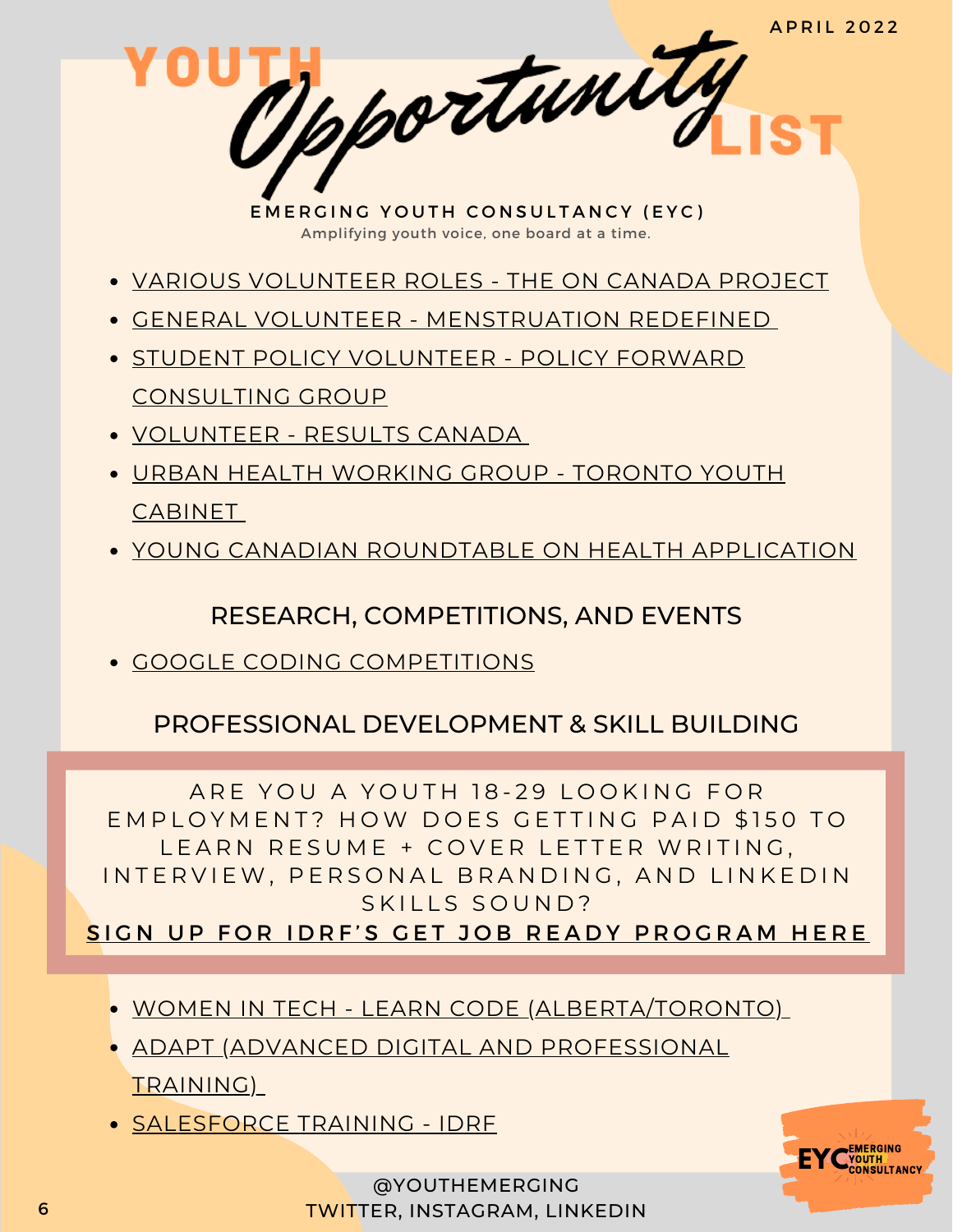**APRIL 2022** 

Mpportunity

- CODING [TRAINING](https://www.comit.org/students?_ga=2.204323856.1034149481.1642111726-1913408940.1642111726) COMI[T](https://www.comit.org/students?_ga=2.204323856.1034149481.1642111726-1913408940.1642111726)
- DEV DEGREE 2022 [SHOPIFY](https://jobs.smartrecruiters.com/ni/Shopify/f92f7d2f-7359-4066-9111-7df6054c6dc6-dev-degree-2022)
- CENTERING BLACK YOUTH [WELLBEING](https://youthrex.com/abr-certificate/) YOUTHREX
- YOUTH SUPPORT [SERVICES](https://achev.ca/services/youth/) ACHEV
- EARLY CAREER [CONNECTIONS](https://summit.powertofly.com/) AND MID CAREER PIVOTS POWER TO FLY SUMMIT
- **STUDENT INTERNSHIPS AND PROJECTS [BRIDGESPACE](https://bridgespace.io/)**
- BLACK ACHIEVERS [MENTORSHIP](https://ymcagta.org/youth-programs/Black-Achievers-Mentorship-Program) PROGRAM (MENTEE) YMCA
- [FACILITATOR](https://docs.google.com/forms/d/e/1FAIpQLSe1fDhYODRagameDOKsf4_FfWns-yNAQEeNTHWK5Pn7XxHuog/viewform) TRAINING PROGRAM UPSTARTED
- CANON FUTURES [INTERNSHIP](https://www.canonfutures.ca/) CANON CANADA
- PRO BONO TECH [CONSULTING](https://techconsultingcommunity.com/pro-bono-tech-consulting/) PROGRAM TECH CONSULTING COMMUNITY
- TECH TRAINING [PROGRAMS](https://www.joincolab.io/#Program-Tracks) CO.LAB I YOU BELONG IN **TECH**
- TECH/IT SKILLS TRAINING [PROGRAMS](https://npowercanada.ca/) NPOWER CANADA
- ELEVATE TALENT PROGRAM TORONTO CENTRE FOR LEARNING AND [DEVELOPMENT](https://www.tccld.org/programs/elevatetalent/)
- IMMIGRANT WOMEN INTEGRATION PROGRAM TORONTO CENTRE FOR LEARNING AND [DEVELOPMENT](https://survey.zohopublic.com/zs/I5CCbQ)
- **R FOR DATA [SCIENCE](https://r4ds.had.co.nz/)**
- **. [INDIGENOUS](https://elearning.cancercare.on.ca/course/view.php?id=101) CULTURAL SAFETY COURSE CANCER CARE ONTARIO**



@YOUTHEMERGING TWITTER, INSTAGRAM, LINKEDIN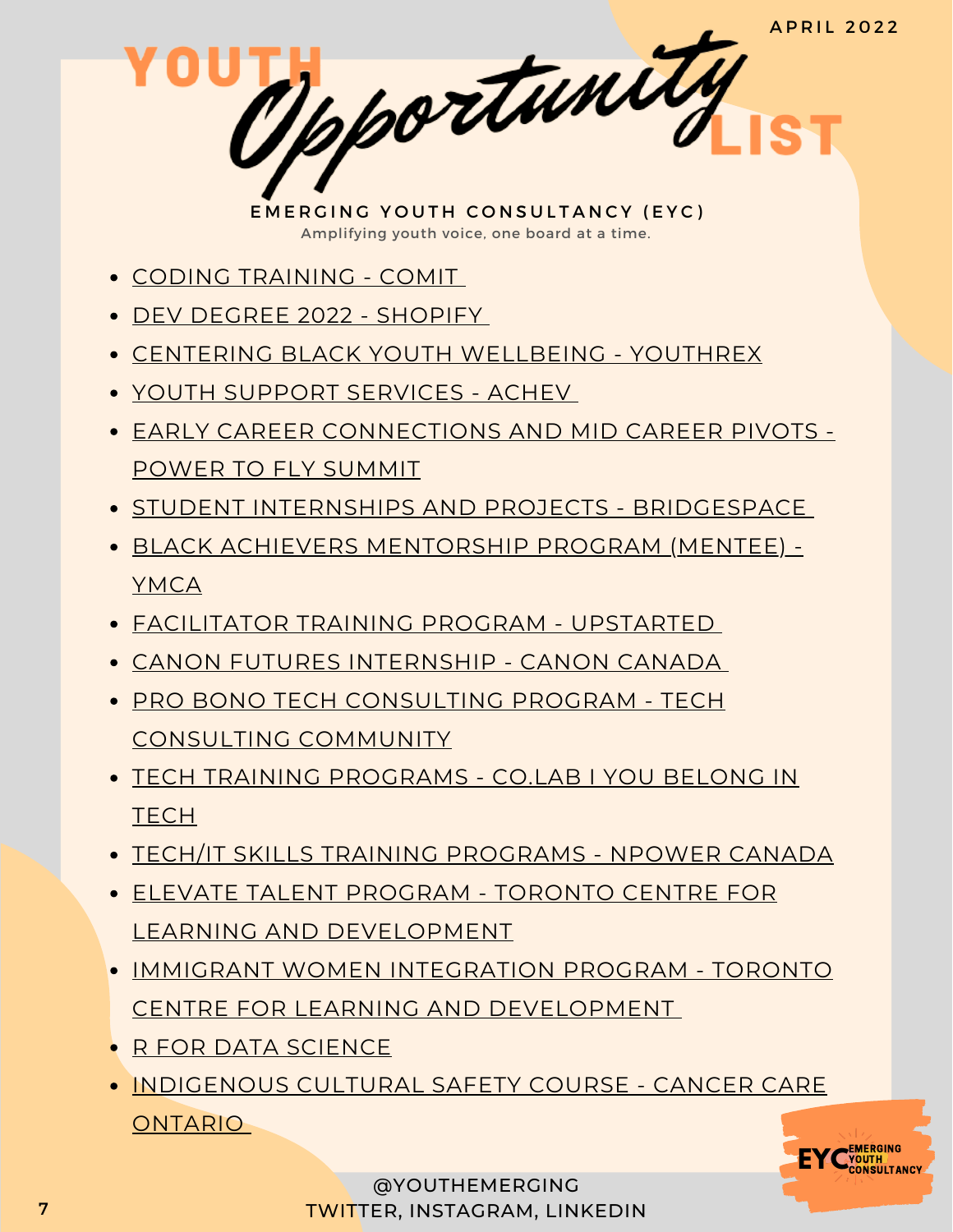**A P R I L 2022** 

pportunity

- GOOGLE [SKILLSHOP](https://skillshop.withgoogle.com/)
- COGNIZANT [RETURNSHIP](https://careers.cognizant.com/global/en/cognizant-returnship-program) PROGRAM COGNIZANT
- XTREME TALENT [ACCELERATOR](https://www.investottawa.ca/xtreme-talent-accelerator/?utm_source=LinkedIn&utm_medium=Paid%20Ads&utm_campaign=XTAP%20Paid%20Ads&li_fat_id=f24b5ec5-db43-4428-88f9-92b5a2d0c0dc) INVEST OTTAWA
- MARKETING [RESOURCES](https://acadium.com/) ACADIUM
- YOUTH CLIMATE LEADERSHIP PROGRAM YOUTH CHALLENGE [INTERNATIONAL](https://www.yci.org/innovatemyfuture/youth-climate-leadership/)
- THE [KNOWLEDGE](https://tks.world/program/) SOCIETY
- **.** INDIGENOUS SKILLS AND [EMPLOYMENT](https://www.nwac.ca/iset/) TRAINING NATIVE WOMEN'S ASSOCIATION OF CANADA
- **MCGILL X RBC FUTURE LAUNCH [PERSONAL](https://learn.mcgillpersonalfinance.com/account/login/) FINANCE COURSE**
- FOCUS FORWARD FOR INDIGENOUS YOUTH: [EMPLOYMENT](https://docs.google.com/forms/d/e/1FAIpQLSfRCREo2hIabn1L271SDl0wPRkApB5N12_6bON-DnyYu8lGEg/viewform) 101 & RESUME BUILDING - FOCUS FORWARD FLY
- HIGH SCHOOL [AMBASSADOR](https://www.cpaontario.ca/become-a-cpa/why-cpa/high-school-ambassador-program) PROGRAM CPA ONTARIO
- **OUALITATIVE CODING RESOURCE**

#### SCOLARSHIPS AND GRANTS

- INDSPIRE [\(SCHOLARSHIPS,](https://indspire.ca/apply-now/) BURSARIES, AND AWARDS FOR INDIGENOUS STUDENTS)
- TED ROGERS [SCHOLARSHIP](https://indspire.ca/apply-now/) FUND FOR INDIGENOUS **STUDENTS**
- [CANSBRIDGE](https://www.cansbridgefellowship.com/) FELLOWSHIP
- VARIOUS [SCHOLARSHIPS](https://schoolweb.tdsb.on.ca/avondalesa/Scholarships) TDSB



@YOUTHEMERGING TWITTER, INSTAGRAM, LINKEDIN